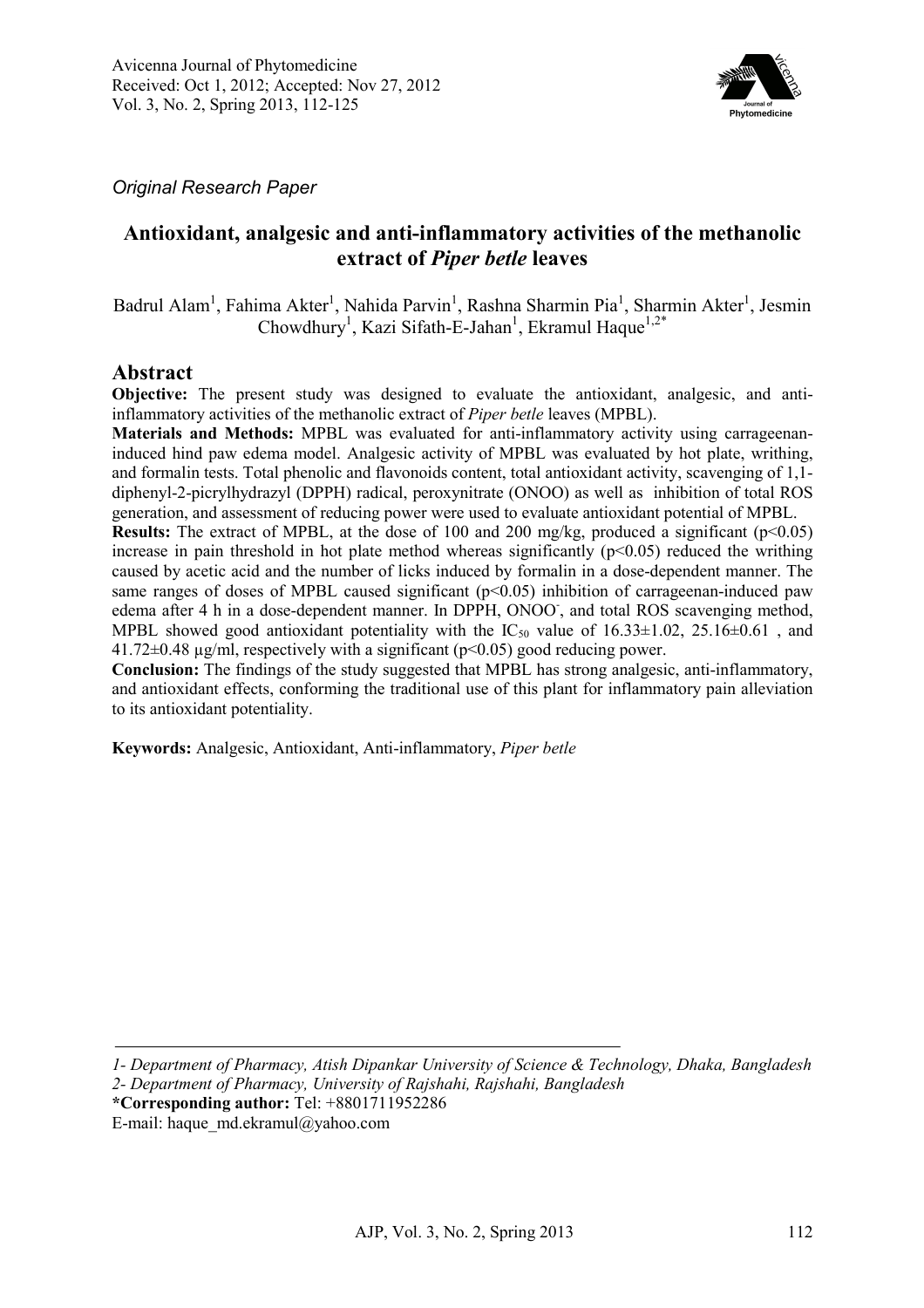# **Introduction**

Free radicals cause depletion of immune system antioxidants (Ouattara et al., 2011), change in gene expression and induce abnormal proteins, and contribute to more than one hundred disorders in humans including atherosclerosis, arthritis, ischemia, and reperfusion injury of many tissues, central nervous system injury, gastritis, cancer, and AIDS (Hela and Abdullah, 2010). Moreover, various free radicals are also responsible for the induction of short term algesia (Chung, 2004) as well as play an important role in the pathogenesis of inflammation (Winrow et al., 1993). Inflammation is the response to injury of cells and body tissues through<br>different factors such as infections different factors such as infections chemicals, thermal, and mechanical injuries (Oyedapo et al., 2008). Various endogenous mediators such as histamine, serotonin, bradykinin, prostaglandins, etc. are most abundant in inflammatory cells and among them prostaglandins are ubiquitous substances that indicate and modulate cell and tissue responses involved in inflammation (Hossain et al., 2011). These mediators, even in small quantities, can elicit pain response. Pain results in dropped muscular activities, associated with various free radicals as well as reactive oxygen species (ROS) that trigger some second messengers and are involved in sensitization of dorsal horn neurons that plays a fundamentally important role in neuropathic pain (Ali and Salter, 2001; Zhang et al., 2003). Having various and severe adverse effects such as gastric lesions for NSAIDs, adverse cardiovascular thrombotic effects for selective cyclooxygenase-2 inhibitors (Chowdhury et al., 2009), and tolerance and dependence induced by opiates, use of these drugs as anti-inflammatory and analgesic agents have not been successful in all of the cases. Therefore, new anti-inflammatory and analgesic drugs lacking those effects are being searched all over the world as alternatives. Medicinal plant have great value to phytochemists because of their medicinal properties (Oladosu et al., 2011) so that, the study of plants that have been traditionally used as pain killers should still be seen as a fruitful and logical research strategy in the search for new analgesic drugs and pain mechanisms (Calixto et al., 2000).

Betelvine *Piper betle* (*P. betle*) belongs to the family of Piperaceae, popularly regarded as a medicinal plant in the South East Asia region. Experimentally, leaves of *P. betle* are shown to possess antimicrobial (Agarwal et al., 2012), gastroprotective (Majumdar et al., 2003), wound healing (Santhanam and Nagarajan, 1990), hepatoprotective (Saravanan et al., 2002), antioxidant (Choudhary and Kale, 2002; Santhakumari et al., 2003), anti-fertility on male rats (Ratnasooriya and Premakumara, 1997), and antimotility effects on washed human spermatozoa (Ratnasooriya et al., 1990). The chief constituent of the leaves is a volatile oil which contains phenols, betelphenol, chavibetol and chavicol, cadinene, and hydroxychavicol, which have been ascribed to possess anti-oxidant and anticarcinogenic activities (Bhide et al., 1991; Garg and Jain, 1992; Singh et al., 2009). The tribal population and aborigines of Bangladesh chew the leaves as a narcotic which causes swooning and profuse sweating and also helps to give warmth to the body during winter. The present study was carried out to evaluate the antioxidant. analgesic, and anti-inflammatory activities of crude extract of *P. betle* leaves in different experimental model.

# **Materials and Methods Plant materials**

The leaves of the *P. betle* Linn were collected from the adjoining area of Jahangirnagar University Campus, Bangladesh, during February 2011. The plant material was taxonomically identified by the National Herbarium of Bangladesh and voucher specimen no. JU/33334 is maintained in our laboratory for future reference.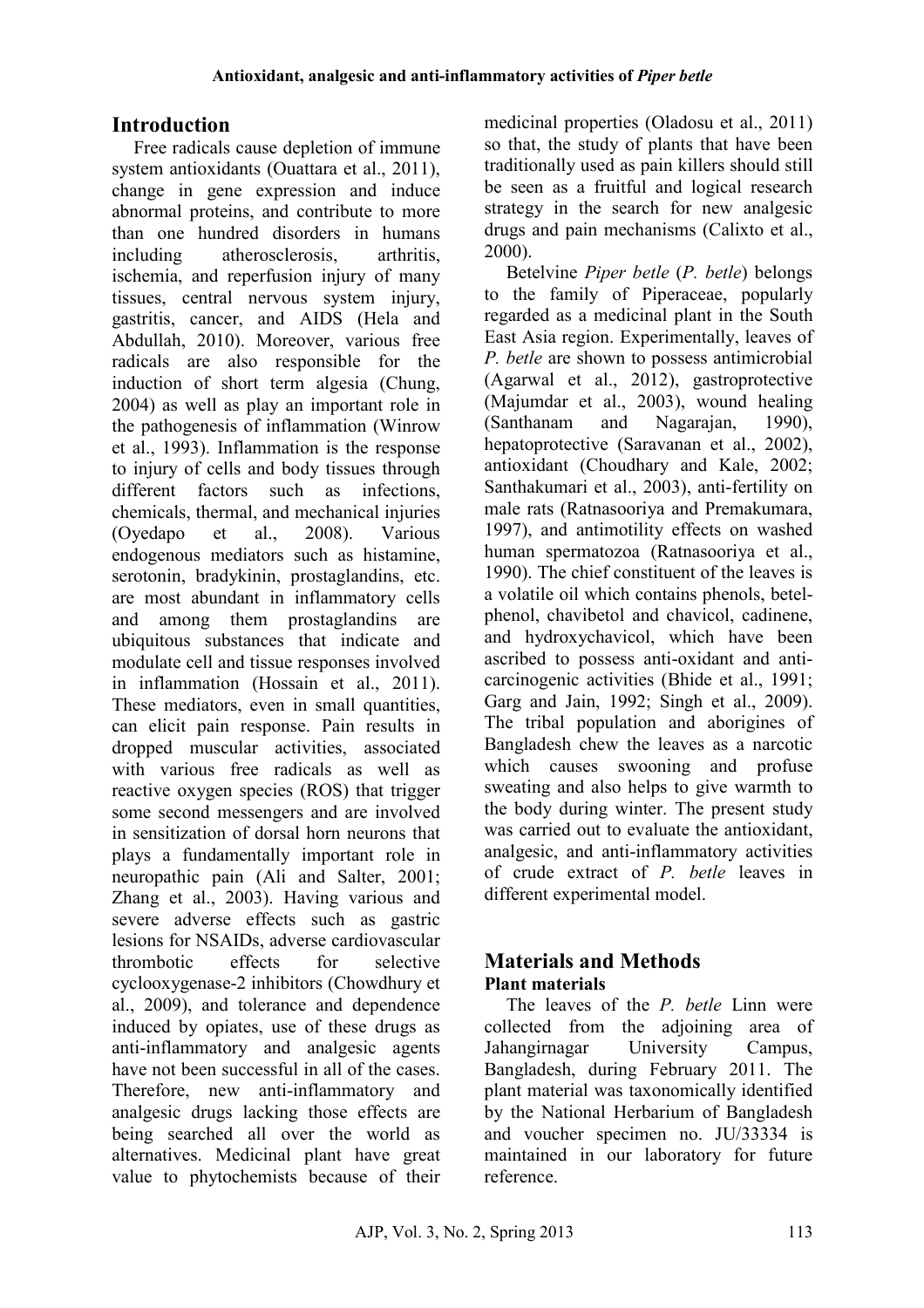# **Chemicals**

Ammonium molybdate, Folin-chiocaltu phenol reagent, and carrageenan were purchased from E. Merck (Germany). 1,1 diphenyl-2-picryl-hydrazyl (DPPH), ascorbic acid, quercetin potassium ferric cyanide, 2',7'-dichlorfluorescein-diacetate (DCFH-DA), 5,5'-dithiobis [2-nitrobenzoic acid] (DTNB), L-penicillamine (L-2 amino-3-mercapto-3-methylbutanoic acid), and diethylene triamine pentaacetic acid (DTPA) were purchased from Sigma Co. (St. Louis, MO, USA). 6-Hydroxy-2,5,7,8 tetramethylchroman-2-carboxylic acid (Trolox) was purchased from Aldrich Chemical Co. (Milwaukee, WI, USA) The high quality 2',7'-dichlorofluorescein diacetate (DCFH-DA), dihydrorhoclamine 123 (DHR 123), and ONOO were purchased from Molecular Probes (Eugene, Oregon, USA) and Cayman (Ann Arbor, MI, USA), respectively. Nalbuphine, indomethacin, and diclofenac-Na were collected from Square Pharmaceuticals Ltd., Bangladesh. All other chemicals and reagents were of analytical grade.

# **Preparation of plant extract**

The plant material was shade-dried with occasional shifting and then powdered with a mechanical grinder, passing through sieve #40, and stored in a tight container. The dried powder material (1.5 kg) was refluxed with MeOH for three hours. The total filtrate was concentrated to dryness, *in vacuo* at 40 ° C to render the MeOH extract  $(410 g)$ .

# *In vitro* **antioxidant activity**

## *The amount of phenolic compounds and flavonoids*

The total phenolic and flavonoid content of methanolic extract was determined using Folin-ciocalteu reagent (Yu et al., 2002) and aluminium chloride colorimetric method (Chang et al., 2002), respectively. The content of total phenolics in MPBL was calculated from regression equation of the calibration curve  $(y=0.013x+0.127, r^2=$ 0.988) and is expressed as galic acid

equivalents (GAE) and the flavonoid contents of the extract was expressed in terms of quercetin equivalent (the standard curve equation:  $y=0.009x-0.036$ ).

# *Determination of total antioxidant capacity*

The antioxidant activity of the MPBL was evaluated by the phosphomolybdenum method according to the procedure of Prieto et al., (1999). The assay is based on the reduction of  $Mo(VI)-Mo(V)$  by the extract and subsequent formation of a green phosphate/Mo(V) complex at acid pH. Extract (0.3 ml) was combined with 3 ml of reagent solution (0.6 M sulfuric acid, 28 mM sodium phosphate, and 4 mM ammonium molybdate). The tubes containing the reaction solution were incubated at 95 °C for 90 min. Then, the absorbance of the solution was measured at 695 nm using a spectrophotometer (Shimadzu, UV-150-02) against blank after cooling to room temperature. Methanol (0.3 ml) is used as the blank experiment. The antioxidant activity is expressed as the number of equivalents of ascorbic acid using the following formula:

 $C = (c \times V)/m$ , where, C: total antioxidant activity, mg/g plant extract, in ascorbic acid; c: the concentration of ascorbic acid established from the calibration curve, mg/ml; V: the volume of extract, ml; m: the weight of pure plant extract, g.

## *Free radical scavenging activity measured by DPPH*

The free radical scavenging activity of MPBL, based on the scavenging activity of the stable 1,1-diphenyl-2- picrylhydrazyl (DPPH) free radical, was determined by the method described by Braca et al. (2001). MPBL (0.1 ml) was added to 3 ml of a 0.004% MeOH solution of DPPH. Absorbance at 517 nm was determined after 30 min, and the percentage inhibition activity was calculated from  $[(A<sub>0</sub>–$  $A_1$ / $A_0$ ]×100, where  $A_0$  is the absorbance of the control and  $A_1$  is the absorbance of the extract/ standard.  $IC_{50}$  value was calculated from the equation of line obtained by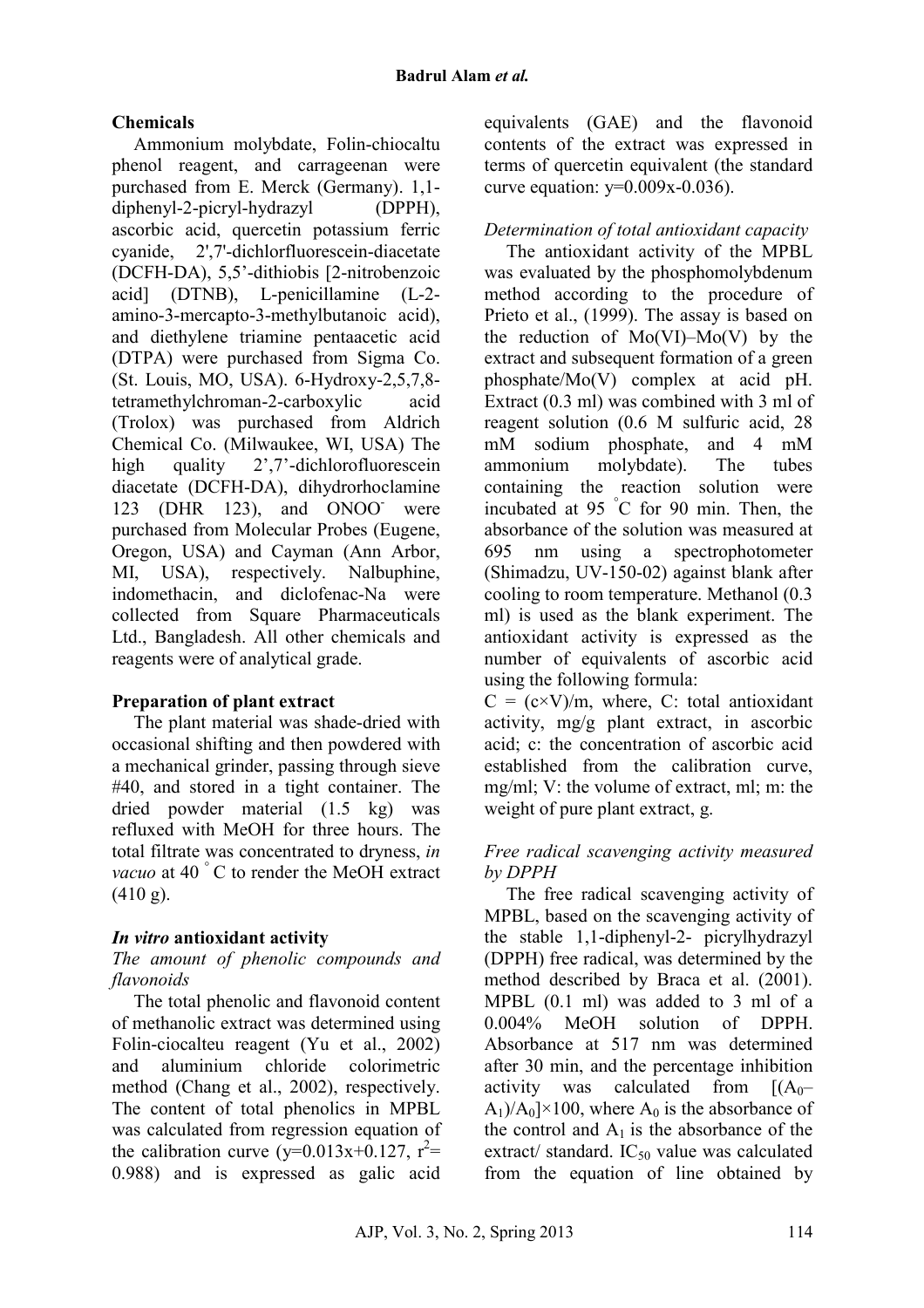plotting a graph of concentration  $(\mu g/ml)$ versus % inhibition.

## *Measurement of the ONOO- scavenging activity*

The ONOO scavenging activity was measured by monitoring the oxidation of DHR 123, by modifying the method of Kooy et al. (1994). The DHR 123 (5 mM), in dimethylformamide, was purged with nitrogen, stored at -80 °C and used as a stock solution. This solution was then placed on ice and kept from exposure to light, before the study. The buffer used consisted of 90 mM sodium chloride, 50 mM sodium phosphate, 5 mM potassium chloride at pH 7.4, and 100 mM diethylenetriaminopentaacetic acid (DTPA), each of which were prepared with high quality deionized water, and purged with nitrogen. The final concentration of the DHR 123 was 5 µM. The background and final fluorescent intensities were measured 5 minutes after treatment, both with and without the addition of authentic ONOO- . The DHR 123 was oxidized rapidly by authentic ONOO, and its final fluorescent intensity remained unchanged over time. The fluorescent intensity of the oxidized DHR 123 was measured using a microplate fluorescence reader, FL 500 (Bio-Tek Instruments Inc.), with excitation and emission wavelengths of 480 and 530 nm, respectively. The results were expressed as the mean±standard error (n=3) of the final fluorescence intensity minus the background fluorescence. The effects were expressed as the percentage of inhibition of the DHR 123 oxidation.  $IC_{50}$  was calculated from the equation of line obtained by plotting a graph of concentration (µg/ml) versus % inhibition.

## *Measurement of the inhibition of the total ROS generation*

Mice kidney homogenates, prepared from the kidneys of freshly killed male Swiss albino mice, weighing 30-39 g, were mixed with or without a suspension of extracts, and then incubated with 12.5 µM

DCFH-DA, at 37 °C for 30 min. Phosphate buffer (50 mM, pH 7.4) was used. DCFH-DA is a stable compound, which easily diffuses into cells, and is hydrolyzed by intracellular esterase to yield a reduced non-fluorescent compound, DCFH, which is trapped within the cells. The ROS produced by cells oxidize the DCFH to the highly fluorescent 2',7'dichlorodihydrofluorescein (DCF). The fluorescence intensity of the oxidized DCF was monitored on a microplate fluorescence spectrophotometer (Bio-Tek Instruments Inc., Winooski, VT), with excitation and emission wavelengths of 460 and 530 nm, respectively (Label and Bondy, 1990). IC<sub>50</sub> value was calculated from the equation of line obtained by plotting a graph of concentration versus % inhibition.

## *Reducing power activity*

The reducing power of MPBL was determined according to the method previously described (Oyaizu, 1986). Extracts at different concentrations in 1 ml of 10% DMSO were mixed with 2.5 ml of phosphatebuffer (0.2 M, pH 6.6) and 2.5 ml potassium ferricyanide  $[K_3Fe(CN)_6]$  (1%), and then the mixture was incubated at 50 °C for 30 min. Afterwards, 2.5 ml of trichloroacetic acid (10%) was added to the mixture, which was then centrifuged at 3000 rpm for 10 min. Finally, 2.5 ml of upper layer solution was mixed with 2.5 ml distilled water and  $0.5$  ml FeCl<sub>3</sub>  $(0.1\%)$ , and the absorbance was measured at 700 nm. Increased absorbance of the reaction mixture indicated increased reducing power.

# *In vivo* **analgesic activity**

#### *Animal*

Swiss albino mice (25-30g) and Wistar rats (175-250 g) of both sexes were used for assessing biological activity. The animals were maintained under standard laboratory conditions and had free access to food and water *ad libitum.* The animals were allowed to acclimatize to the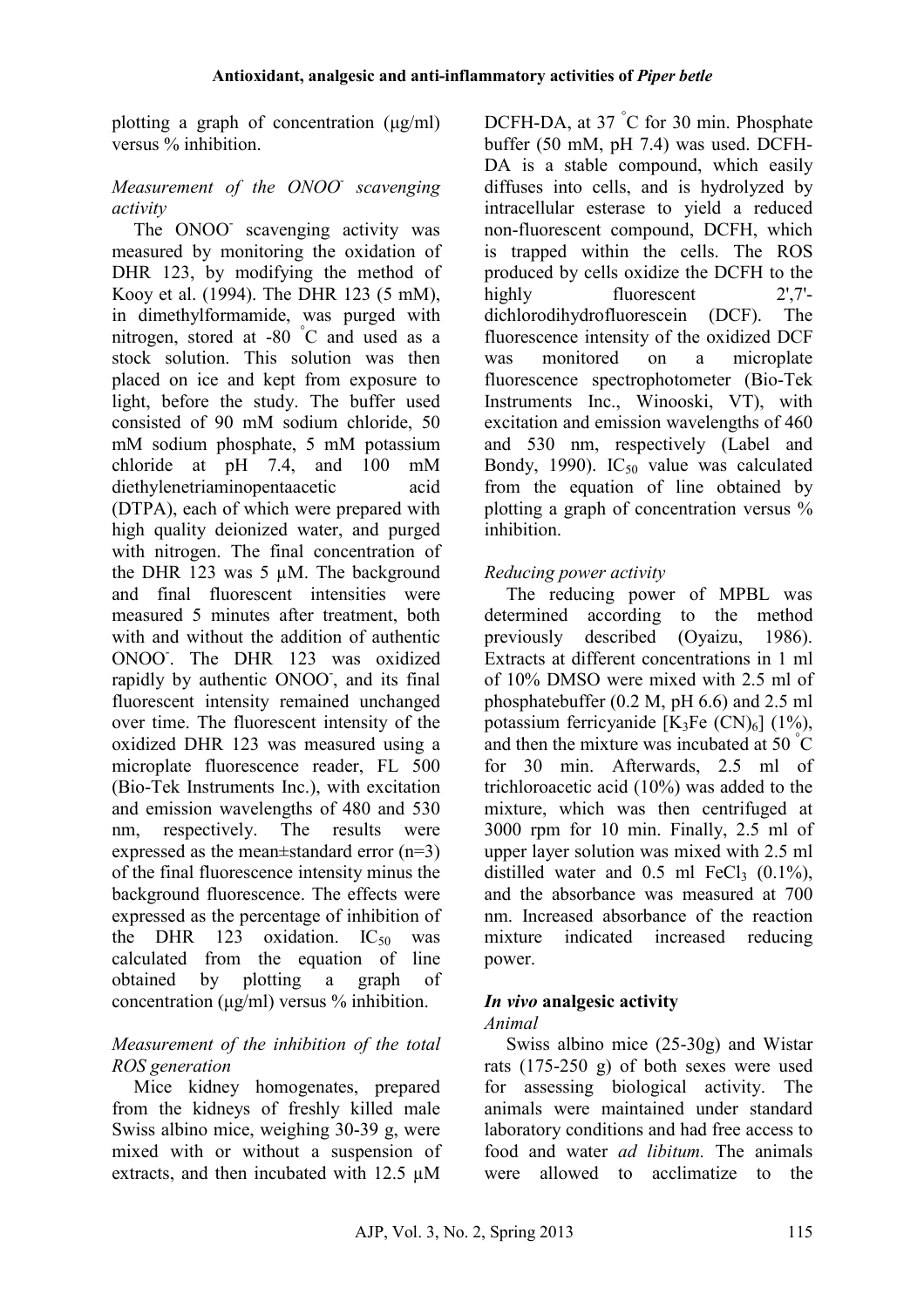environment for 7 days prior to experimental session. The animals were divided into different groups, each consisting of five animals which were fasted overnight prior to the experiments. Experiments on animals were performed in accordance with guidelines of the Institutional Animal Ethics Committee, Atish Dipankar University of Science & Technology, Dhaka, Bangladesh. Animal treatment and maintenance for acute toxicity and analgesic effects were conducted in accordance with the Principle of Laboratory Animal Care (NIH publication No. 85-23, revised 1985) and the Animal Care and Use Guidelines of Atish Dipankar University of Science & Technology, Dhaka, Bangladesh.

### *Acute toxicity study*

Acute oral toxicity assay was performed in healthy nulliparous and nonpregnant adult female albino Swiss mice (25-30 g) divided into different groups. The test was performed using increasing oral dose of the MPBL in water (50, 100, 200, 500, and 1000 mg/kg body weight) in 20 ml/kg volume to different test groups. Normal group received water. The mice were allowed to feed *ad libitum,* kept under regular observation for 48 h for any mortality or behavioral changes (Sanmugapriya and Venkataraman, 2006).

## *Hot plate method*

The animals were divided into four groups with five mice in each group. Group I animals received vehicle (1% Tween 80 in water, 10 ml/kg body weight), animals of Group II received nalbuphine at 10 mg/kg body weight while animals of Group III and Group IV were treated with 100 and 200 mg/kg body weight (p.o.) of the MPBL*.* The animals were placed on Eddy's hot plate kept at a temperature of  $(55\pm0.5)$ °C. A cut-off period of 15 second, was observed to avoid damage to the paw (Franzotti et al., 2000). Reaction time was recorded when animals licked their fore or hind paws, or jumped prior to 0, 30, 60, and

90 min after oral administration of the samples.

## *Acetic acid-induced writhing test*

The analgesic activity of the samples was also studied using acetic acid-induced writhing model in mice. Test samples and vehicle were administered orally 30 min before intraperitoneal administration of 0.7% v/v acetic acid but diclofenac-Na was administered intraperitonially 15 min before injection of acetic acid. After an interval of 5 min, the mice were observed for specific contraction of body referred to as 'writhing' for the next 10 min (Ahmed et al., 2004).

## *Formalin test*

The antinociceptive activity of the drugs was determined using the formalin test described by Dubuission and Dennis (1977). Control group received 20 µl of 5% formalin via injection into the dorsal surface of the right hind paw 60 min after administration of MPBL (200 and 400 mg/kg, p.o.) and 30 min after administration of diclofenac Na (10 mg/kg, i.p.). The mice were observed for 30 min after the injection of formalin and the amount of time spent licking the injected hind paw was recorded. The first 5 min post-formalin injection is referred to as the early phase and the period between 15 and 30 min as the late phase. The total time spent licking or biting the injured paw (pain behavior) was measured with a stop watch.

## **Anti-inflammatory activity**

*Carrageenan-induced paw edema test in rats* 

Wistar rats  $(175-250)$  g) of both sexes were divided into four groups of five animals each. The test groups received 100 and 200 mg/kg body weight (p.o.) of the extract. The reference group received indomethacin (10 mg/kg body weight, p.o.) while the control group received 3 ml/kg body weight normal saline. After 1 h, 0.1 ml of 1% carrageenan suspension in normal saline was injected into the subplanatar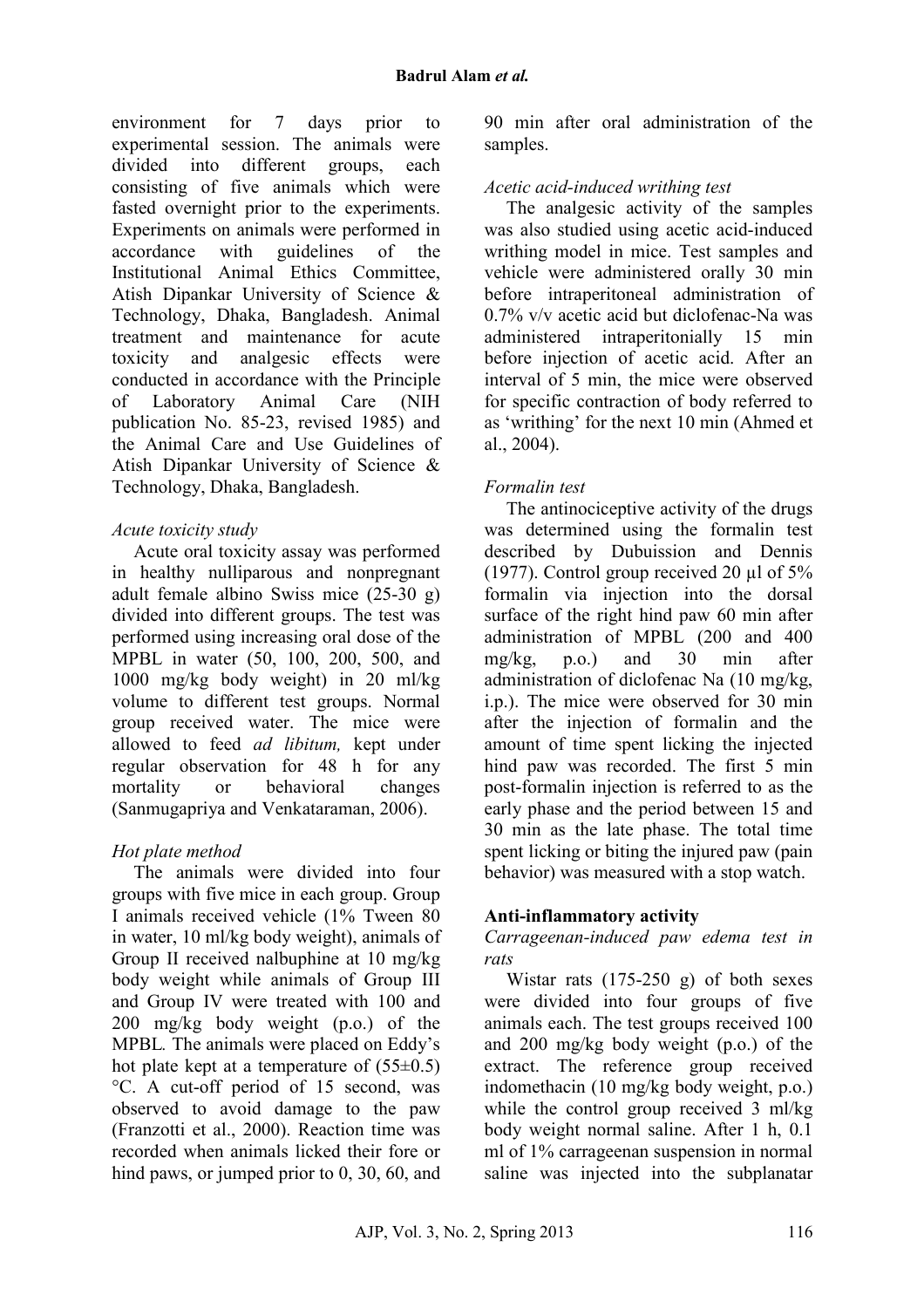tissue of the right hind paw (Winter et al., 1962). The paw volume was measured at 1, 2, 3, and 4 h after carrageenan injection using a micrometer screw gauge. The percentage inhibition of the inflammation was calculated from the formula:

% inhibition =  $(1-D_t/D_0) \times 100$ ,

where,  $D_0$  was the average inflammation (hind paw edema) of the control group of rats at a given time and  $D_t$  was the average inflammation of the drug treated (i.e., extract or reference indomethacin) rats at the same time (Winter et al., 1962).

## **Statistical analysis**

All values were expressed as the mean±SEM of three replicate experiments. The analysis was performed using SPSS statistical package for WINDOWS (version 16.0; SPSS Inc, Chicago). Results related to the reducing power activities were statistically analyzed by applying the Student t-test and p<0.001 were considered to be statistically significant. All *in vivo* data are subjected to ANOVA followed by Dunnett's test and p<0.05 were considered to be statistically significant

# **Results**

# **Acute toxicity studies**

The acute toxicity studies mainly aim at establishing the therapeutic index, i.e., the ratio between the pharmacologically effective dose and the lethal dose on the same strain and species. MPBL was safe up to a dose of 1000 mg/kg (p.o.) body weight. Behavior of the animals was closely observed for the first 3 h then at an interval of every 4 h during the next 48 h. The extract did not cause mortality in mice and rats during 48 h observation but little behavioral changes, locomotor ataxia, diarrhea, and weight loss were observed. Food and water intake had no significant difference among the group studied.

# *In vitro* **antioxidant activity**

*Total phenolic and flavonoid contents* 

Table 1 represents the content of both groups in MPBL extract. The content of total phenolics in the extract of *P. betle* was determined using the Folin-ciocalteu assay, calculated from regression equation of the calibration curve  $(y=0.013x+0.127, r^2=$ 0.988) and is expressed as galic acid equivalents (GAE) and the flavonoid contents of the extract was expressed in terms of quercetin equivalent (the standard curve equation:  $y=0.009x-0.036$ ).

# *Total antioxidant capacity*

Total antioxidant capacity of MPBL is expressed as the number of equivalents of ascorbic acid (Table 1). Total antioxidant capacity of MPBL was found to be  $81.72\pm$ 0.48 mg/gm equivalent of ascorbic acid.

# *DPPH radical scavenging activity*

The percentage  $(\%)$  scavenging of DPPH radical was found to be concentration-dependent with the  $IC_{50}$ value of  $16.33\pm0.16$  µg/ml, while  $IC_{50}$ value of standard ascorbic acid was found to be 12.10±0.02 µg/ml (Table 2).

# *Peroxynitrite (ONOO- ) scavenging activity*

The ONOO scavenging activity was measured by monitoring the oxidation of DHR 123. The MeOH extract of MPBL exhibited significant ONOO scavenging effects in a dose-dependent manner, with IC<sub>50</sub> values of  $25.16\pm0.61\mu\text{g/ml}$ , whereas, penicillamine, a well-known ONOOscavenger, with  $IC_{50}$  value of  $10.20\pm0.32$  $\mu$ g/ml. (Table 2).

# *Inhibition of total ROS generation*

The percentage inhibition of ROS generation was illustrated in Table 2 and it is observed that scavenging of ROS by the extract is also concentration-dependent with the  $IC_{50}$  value of 41.72 $\pm$ 0.48  $\mu$ g/ml, while  $IC_{50}$  value of standard trolox was found to be  $12.32\pm0.11$   $\mu$ g/ml.

# *Reducing power ability*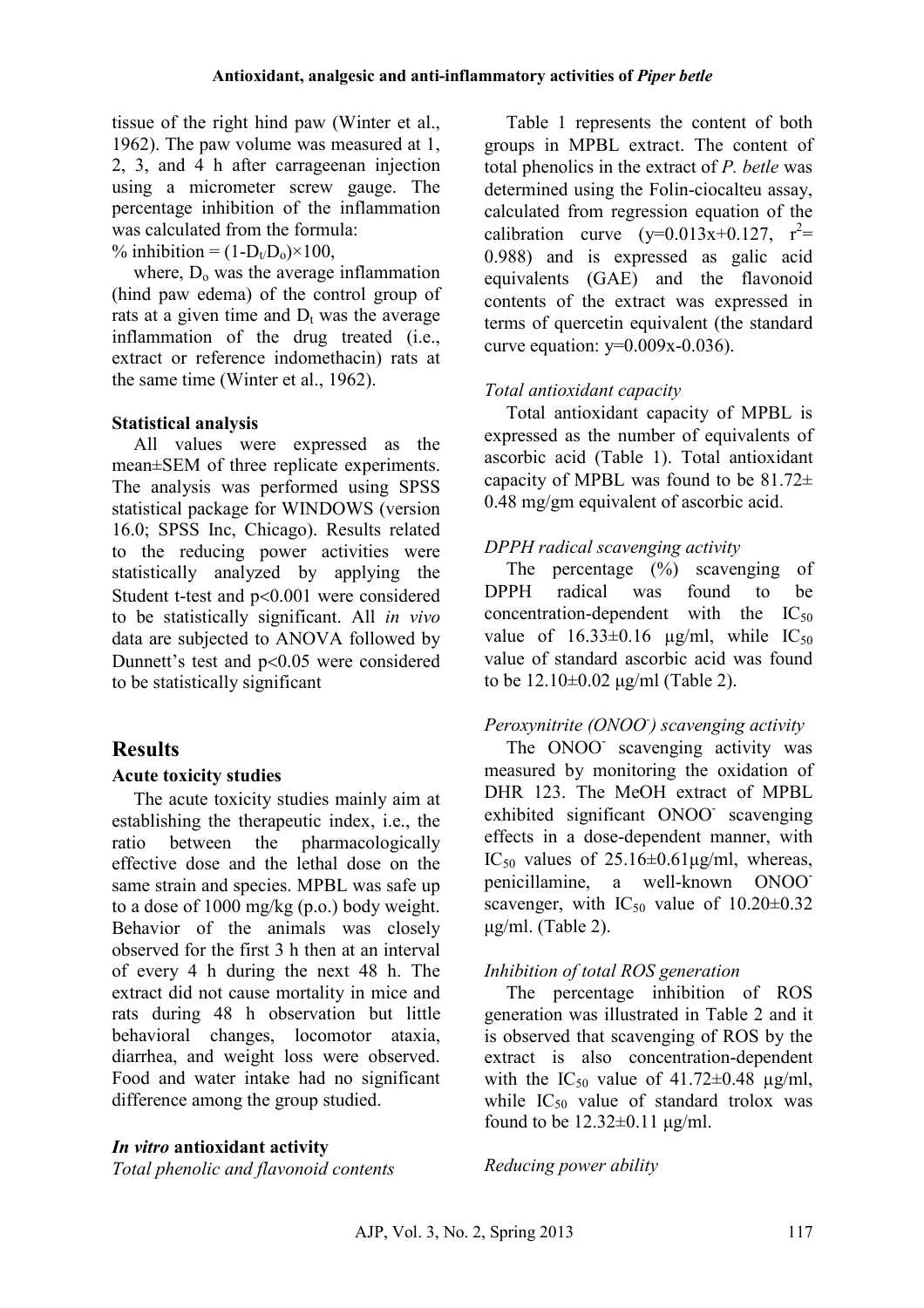For the measurement of the reductive ability, we investigated the  $Fe^{3+}$  to  $Fe^{2+}$ transformation in the presence of MPBL and compared with standards (Galic acid, quercetin and ascorbic acid) (Figure 1). Similar to the antioxidant activity, the reducing power of MPBL was found to be concentration-dependent and statistically significant ( $p<0.001$ ).

Table 1. Yield, total amount of plant phenolic compounds, flavonoids, and total antioxidant capacity of methanolic extract of *Piper betle.*

| Sample      | Yield $(\% )$ | <sup>a</sup> Total phenols mg/g plant<br>extract (in GAE) | <sup>b</sup> Total flavonoids mg/g plant<br>extract (in OA) | "Total antioxidant capacity"<br>$mg/g$ plant extract (in ASC) |
|-------------|---------------|-----------------------------------------------------------|-------------------------------------------------------------|---------------------------------------------------------------|
| <b>MPBL</b> | 39.92         | $136.33 \pm 1.02^*$                                       | $52.16 \pm 0.61^*$                                          | $81.72 \pm 0.48^*$                                            |

The GAE, QA, and ASC values are expressed as Means±SEM of triplicate experiments. <sup>a</sup>Galic acid equivalents (GAE, mg/g of each extract) for the total phenolic content, <sup>b</sup>Quercetin equivalent (QA, mg/g of each extract) for the total flavonoid content,  $c$ Ascorbic acid equivalent (ASC, mg/g of each extract) for the total antioxidant capacity.

Table 2. Scavenging/inhibitory effects of the Piper betle extract against DPPH, ONOO<sup>-</sup>, and Total ROS generation.

| <b>Sample</b>   | <b>DPPH</b><br>$IC_{50}(\mu g/ml)$ | ONOO <sup>-</sup><br>$IC_{50}(\mu g/ml)$ | <b>ROS</b><br>$IC_{50}(\mu\text{g/ml})$ |
|-----------------|------------------------------------|------------------------------------------|-----------------------------------------|
| <b>MPBL</b>     | $16.33 \pm 1.02^*$                 | $25.16 \pm 0.61$ <sup>*</sup>            | $41.72 \pm 0.48$ <sup>*</sup>           |
| Ascorbic acid   | $12.10\pm0.02$                     |                                          |                                         |
| L-penicillamine |                                    | $10.20 \pm 0.32$                         |                                         |
| <b>Trolox</b>   |                                    |                                          | $12.32 \pm 0.19$                        |

IC<sub>50</sub> values are mean $\pm$ SEM (n=3)<sup>\*</sup>; p < 0.001 by student t-test for values between the sample and the control.



Figure 1. Values are mean±SEM, Reducing power of MPBL, quercetin, ascorbic acid, and galic acid by spectrophotometric detection of  $Fe^{3+}$  to  $Fe^{2+}$  transformation.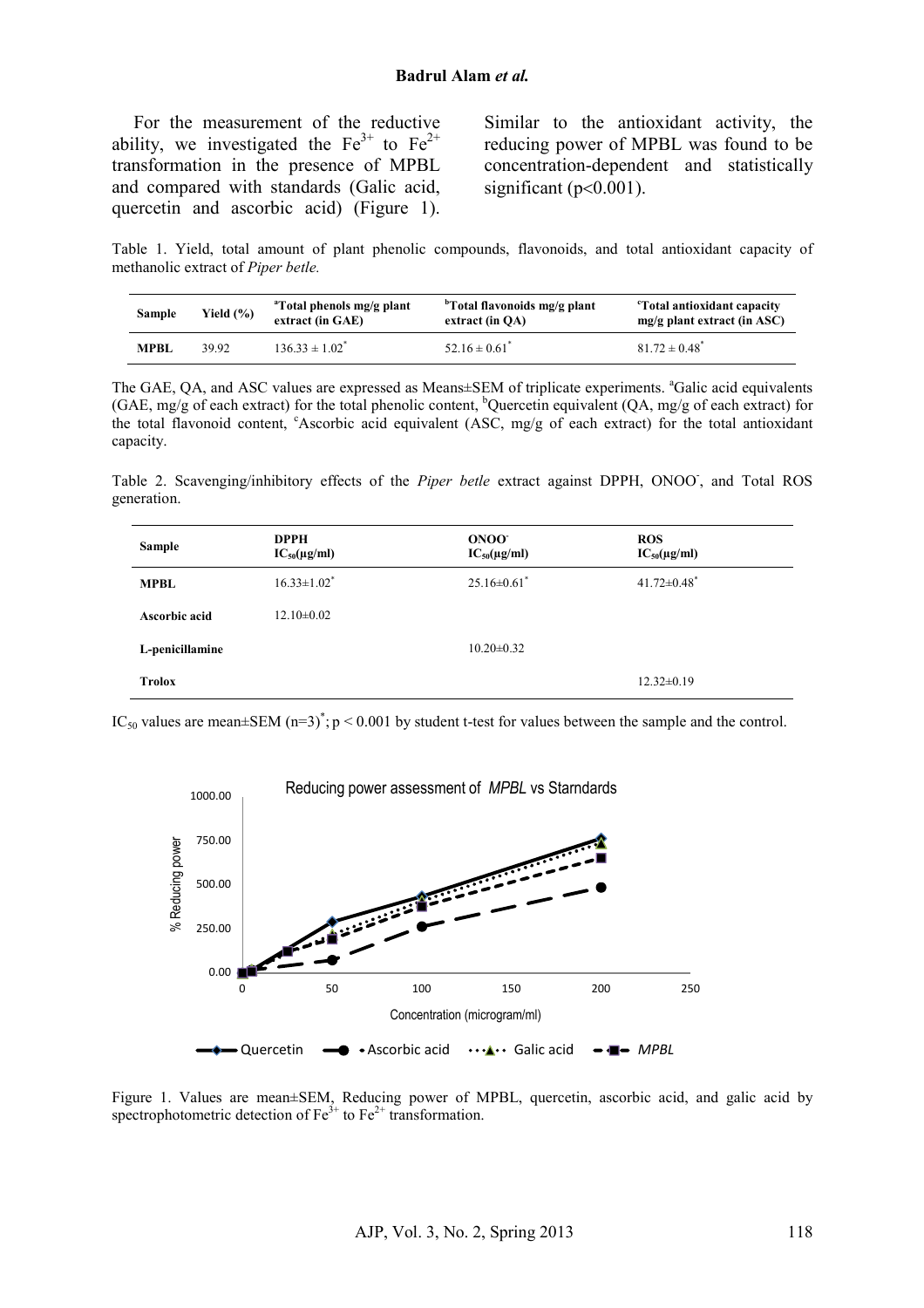#### *In vivo* **analgesic activity**

### *Hot plate method*

Result of hot plate test is shown in Figure 2. Both doses of the extract produced a dose-dependent increase in latency time when compared with the vehicle. The result was found to be statistically significant  $(p<0.05)$ .

#### *Acetic acid-induced writhing test*

Table 3 shows the effects of the extract of on acetic acid-induced writhing in mice. The oral administration of both doses of MPBL significantly (p<0.05) inhibited writhing response induced by acetic acid in a dose-dependent manner.

### *Formalin test*

MPBL (100 and 200 mg/kg, p.o.) significantly (P<0.05) suppressed the licking activity in either phase of the formalin-induced pain in mice in a dosedependant manner (Table 4). MPBL, at the dose of 200 mg/kg body weight, showed almost similar licking activity against both phases of formalin-induced pain than that of the standard drug diclofenac Na.

### **Anti-inflammatory activity**

#### *Carrageenan-induced paw edema test*

Figure 3 shows the results of the antiedematous effects of orally administered methanolic extract of *P. betle* on carrageenan-induced paw edema in rats. MPBL showed statistically significant (p<0.05) dose-dependent anti-inflammatory activity. MPBL showed remarkable antiinflammatory effects at 200 mg/kg dose (66.66% inhibition), whereas standard indomethacin showed 72.72% of inhibition of paw edema.



Figure 2. Effects of the MPBL on latency to hot plate test. Values are mean $\pm$ SEM, (n=5); \*p<0.05 as compared with vehicle control (one-way ANOVA followed by Dunnett's test). Group I animals received vehicle (1%) Tween 80 in water), Group II received nalbuphine 10 mg/kg body weight, Group III and Group IV were treated with 100 and 200 mg/kg body weight (p.o.) of the crude extract of *P. betle*, respectively*.*

Table 3. Effects of the MPBL on acetic acid-induced writhing in mice.

| Groups           | Dose $(mg/kg)$ | No. of writhing | $%$ inhibition |
|------------------|----------------|-----------------|----------------|
| <b>Group I</b>   | Vehicle        | 34.40           |                |
| <b>Group II</b>  | 10             | 10.60           | $69.19*$       |
| <b>Group III</b> | 100            | 19.80           | $42.44*$       |
| <b>Group IV</b>  | 200            | 12.27           | $64.53*$       |

Values are mean $\pm$ SEM, (n=5); \*p<0.05 as compared with vehicle control (one-way ANOVA followed by Dunnett's test). Group I animals received vehicle (1% Tween 80 in water), Group II received diclofenac Na 10 mg/kg body weight, Group III and Group IV were treated with 100 and 200 mg/kg body weight (p.o.) of the MPBL.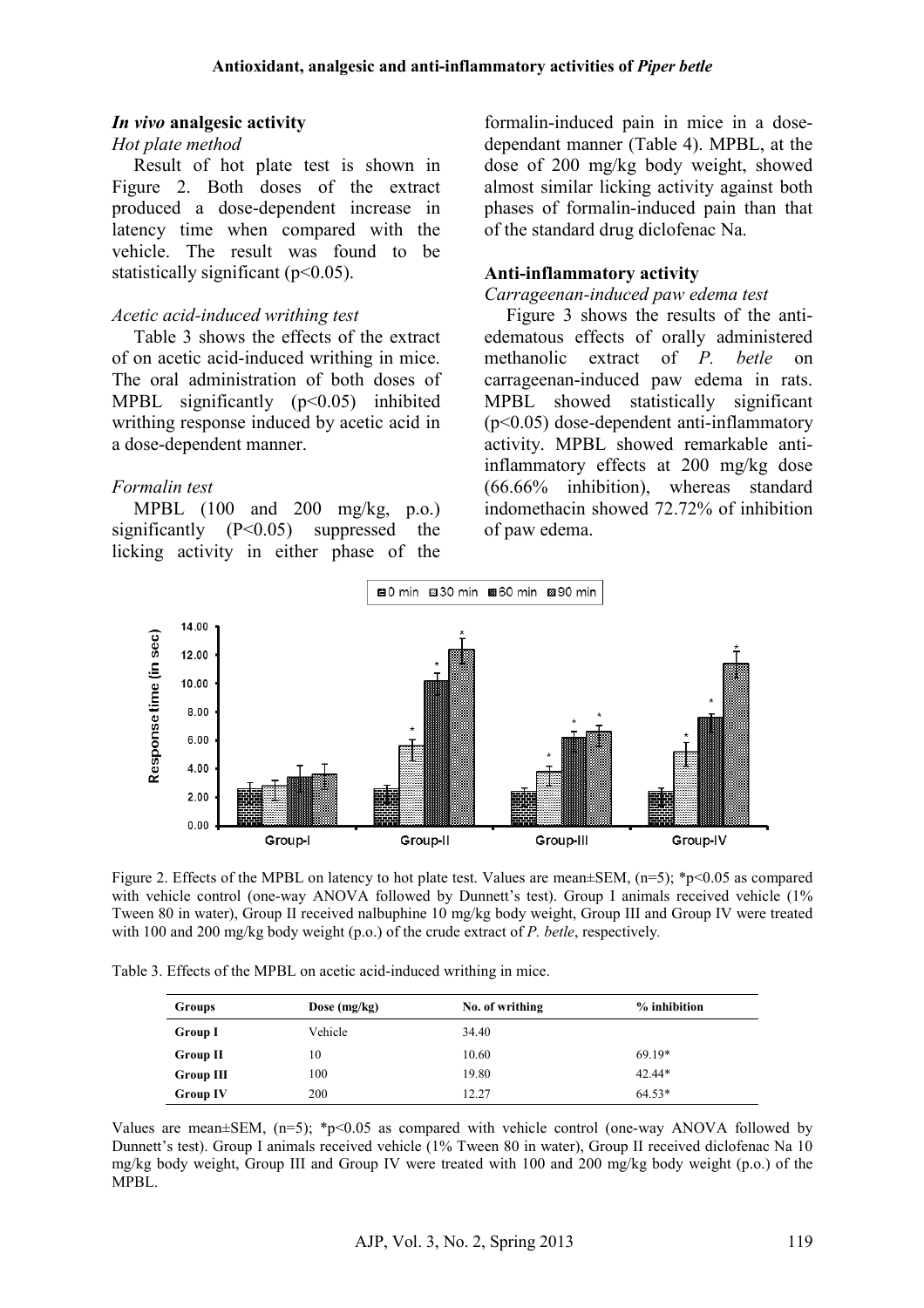| Groups    | Dose $(mg/kg)$ | Early phase (Sec) | % protection | Late phase (Sec)  | % protection             |
|-----------|----------------|-------------------|--------------|-------------------|--------------------------|
| Group-I   | Vehicle        | $34.16 \pm 1.38$  |              | $47.0 \pm 1.03$   | $\overline{\phantom{0}}$ |
| Group-II  | 10             | $16.83 \pm 0.90*$ | 50.73        | $19.83 \pm 0.70*$ | 57.80                    |
| Group-III | 100            | $27.5 \pm 0.76*$  | 19.51        | $21.5 \pm 0.95*$  | 54.25                    |
| Group-IV  | 200            | $18.00 \pm 0.65*$ | 47.31        | $20.67 \pm 1.46*$ | 56.02                    |

Table 4. Effect of MPBL in hindpaw licking in the formalin test in mice.

Values are mean $\pm$ SEM, (n=5); \*p<0.05 as compared to vehicle control (one-way ANOVA followed by Dunnett's test). Group I animals received vehicle (1% Tween 80 in water), Group II received diclofenac Na 10 mg/kg body weight, Group III and Group IV were treated with 100 and 200 mg/kg body weight (p.o.) of the MPBL, respectively.



Figure 3. Effects of the MPBL on carrageenan-induced paw edema test. Values are mean $\pm$ SEM, (n=5); \*p<0.05 as compared to vehicle control (one-way ANOVA followed by Dunnett's test). Group I animals received vehicle (1% Tween 80 in water), Group II received indomethacin10 mg/kg body weight, Group III and Group IV were treated with 100 and 200 mg/kg body weight (p.o.) of the crude extract of *P. betle*, respectively*.*

# **Discussion**

The upshots of oxidative stress are serious and sometimes manifested by increased activities of enzymes involved in oxygen detoxification (Gupta et al., 2005). Therefore, the identification of new antioxidant may reduce the risk of various chronic diseases involved in free radicals. To determine the efficacy of natural antioxidants either as pure compounds or as plant extract, a great number of *in vitro* methods have been developed in which antioxidant compounds act by several mechanisms. The knowledge of total antioxidant activity can be useful in the analysis of changes in plasma antioxidant activity related to oxidative stress, or the understanding of structure–activity relationships of pure antioxidant species. The phosphomolybdenum method was based on the reduction of  $Mo(VI)$  to  $Mo(V)$ by the compounds having antioxidant property and is successfully used to quantify vitamin E in seeds (Prieto et al., 1999).

DPPH is a stable free radical that accepts an electron or hydrogen radical to become a stable diamagnetic molecule (Lompo et al., 2007) and is usually used as a substrate to evaluate the antioxidant activity of a compound (Braca et al., 2001). Based on the data obtained from this study, DPPH radical scavenging activity of MPBL  $(IC_{50} 16.33 \pm 0.16 \text{ µg/ml})$  was similar to the standard ascorbic acid  $(IC_{50} 12.10 \pm 0.02)$ µg/ml). Moreover, it was revealed that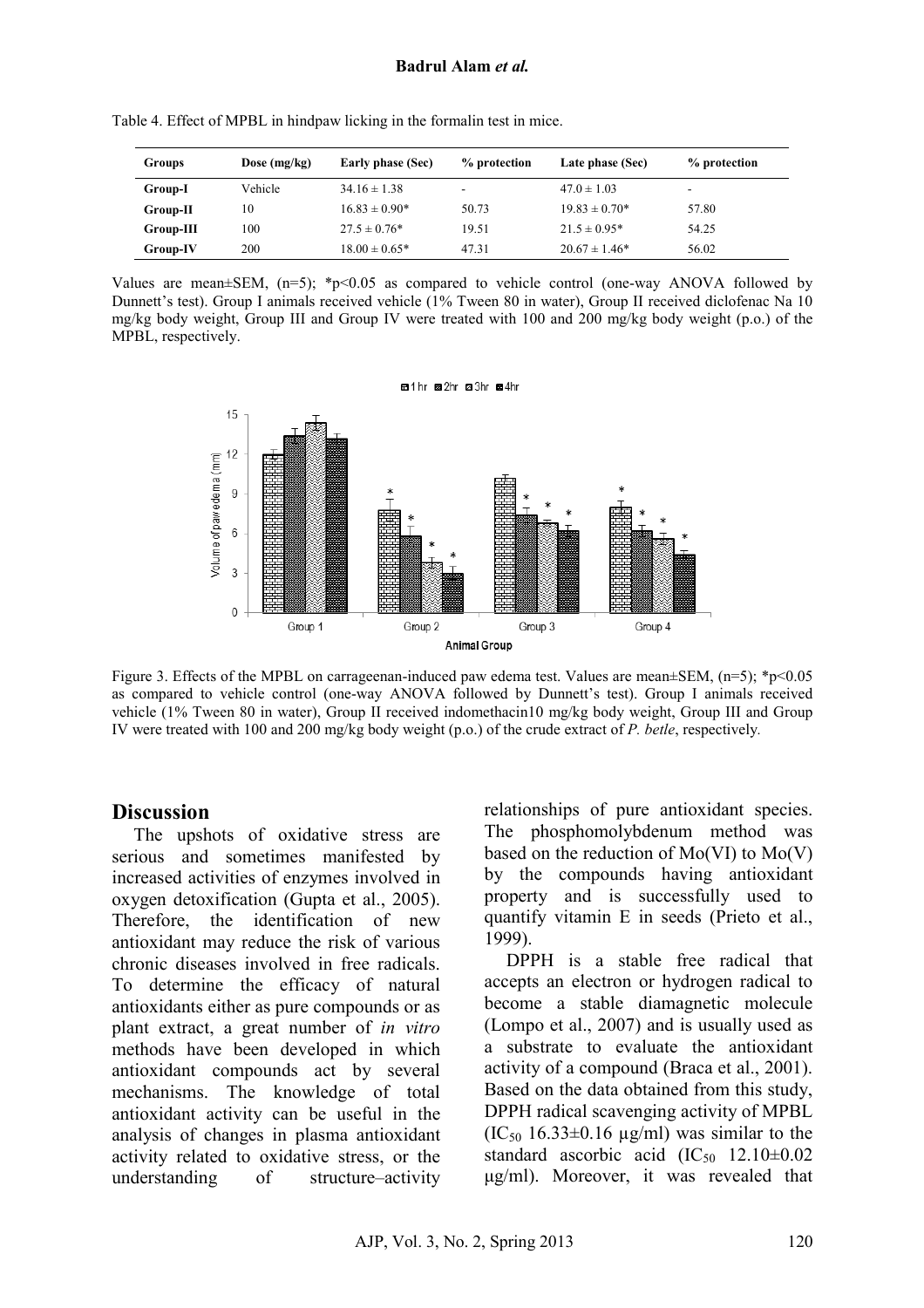MPBL did show the proton donating ability and could serve as free radical inhibitor or scavenger. A direct correlation between antioxidant capacity and reducing power of certain plant extracts has been reported (Nakayama et al., 1993).

The reducing properties are generally associated with the presence of reductones, which have been shown to exert antioxidant action by breaking the free radical chain by donating a hydrogen atom (Tanaka et al., 1988). Because a substance may act as an antioxidant due to its ability to reduce ROS by donating hydrogen atom (Jayprakash et al., 2001), the ferric reducing property of plant extracts (Figure 1) implies that they are capable of donating hydrogen atom in a dose-dependent manner. Polyphenolic compounds, such as flavonoids, tannins, and phenolic acids, which are commonly found in plants, have been reported to have multiple biological effects, including antioxidant activity (Khanam et al., 2004). Phenolic compounds are understood to induce the cellular antioxidant system and increase approximately 50% cellular glutathione concentration. *P. betle* leaves are rich in phenol, polyphenol, and tannin (Kahkonen et al., 1999) and may be responsible for causing the paramount antioxidant effect which is supported by previous studies (Arambewela et al., 2005; Choudhary and Kale, 2002; Santhakumari et al., 2003; Dasgupta and De, 2004.).

The hot plate method is commonly used for assessing central antinociceptive response involving higher brain functions and is a supraspinally organized response (Chapman et al., 1985; Elisabetsky et al., 1995). Narcotic analgesics inhibit both peripheral and central mechanism of pain, while nonsteroidal anti-inflammatory drugs inhibit only peripheral pain (Pal et al., 1999; Ahmed et al., 2006). As noted, nalbuphine, the reference narcotic analgesic drug (5 mg/kg, p.o.) exhibited significant and paramount analgesic effects in the hot plate (supra spinal) test, whereas, MPBL (100 and 200 mg/kg, p.o.) produced a statistically significant but lesser in degree antinociceptive response to that of nalbuphine suggesting that the plant extract may act as a narcotic analgesic.

On the other hand, acetic acid-induced writhing response is a sensitive procedure to evaluate peripherally acting analgesics and represents pain sensation by triggering localized inflammatory response. Such pain stimulus leads to the release of free arachidonic acid from the tissue phospholipid (Ribeiro et al., 2000). The response is thought to be mediated by peritoneal mast cells (Voilley, 2004), acid sensing ion channels (Hossain et al., 2006), and the prostaglandin pathways (Adzu et al., 2003). The organic acid has also been postulated to act indirectly by inducing the release of endogenous mediators, which stimulates the nociceptive neurons that are sensitive to NSAIDs and narcotics (Alam et al., 2012). It is well known that nonsteroidal anti-inflammatory and analgesic drugs mitigate the inflammatory pain by inhibiting the formation of pain mediators at the peripheral target sites where prostaglandins and bradykinin are proposed to play a significant role in the pain process (Kim et al., 2004). Therefore, it is likely that MPBL might have exerted its peripheral antinociceptive action by interfering with the local reaction caused by the irritant or by inhibiting the synthesis, release, and/or antagonizing the action of pain mediators at the target sites. The above findings clearly demonstrated that both central and peripheral mechanisms are involved in the antinociceptive action of MPBL. Interestingly, compounds such as flavonoids, steroids, and triterpenes in part, have been shown to possess antiinflammatory and analgesic activity as the claim made by Pritam et al. (2011). Based on the classes of compounds detected in MPBL extract, several mechanisms of action could be used to explain the observed activities of MPBL extract.

The formalin model normally postulates the site and the mechanism of action of the analgesic. This biphasic model is represented by neurogenic (0-5 min) and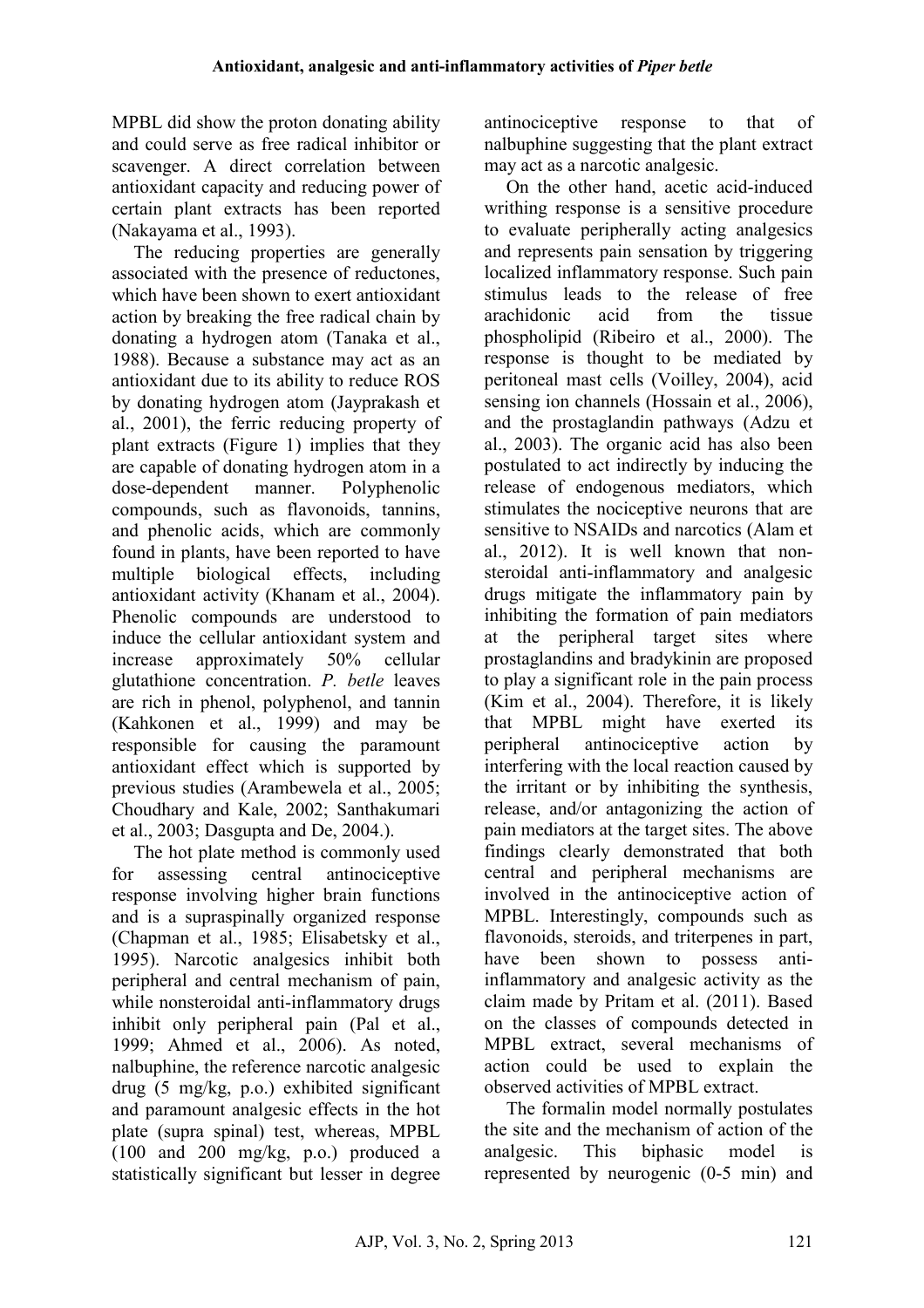inflammatory pain (15-30 min), respectively (Hunskaar and Hole, 1987). Drugs that act primarily on the central nervous system such as narcotics inhibit both as steroids and NSAIDs suppress mainly the late phase (Alam et al., 2012). The suppression of neurogenic and inflammatory pains by the extract might imply that it contains active analgesic principle that may be acting both centrally and peripherally. This is an indication that the extract can be used to manage acute as well as chronic pain. The mechanism by which formalin triggers C-fibers activation remained unknown for a relatively long time. Recently, however, McNamara et al. (2007) demonstrated that formalin activates primary afferent neurons through a specific and direct effect on TRPA1, a member of the transient receptor potential family of cation channels, expressed by a subset of C-fiber nociceptors and this effect is accompanied by increased influx of  $Ca^{2+}$ ions. TRPA1 cation channels at primary sensory terminals were also reported to mediate noxious mechanical stimuli (Kerstein et al., 2009). These experiments suggest that  $Ca^{2+}$  mobilization through TRPA1 cation channels is concomitant with noxious chemicals and mechanical stimuli as they produce their analgesic action. It is likely that the inhibitory effect of MPBL to pain response is due to inhibiting the increase of the intracellular  $Ca<sup>2+</sup>$  through TRPA1, presumably evoked by formalin. Therefore, MPBL may contain substances that affect the metabolism of  $Ca^{2+}$ .

Carrageenan-induced edema has been commonly used as an experimental animal model for acute inflammation and is believed to be biphasic. The early phase (1- 2 h) of the carrageenan model is mainly mediated by histamine, serotonin, and increased synthesis of prostaglandins in the damaged tissue surroundings. The late phase is sustained by prostaglandin release and mediated by bradykinin, leukotrienes, polymorphonuclear cells, and prostaglandins produced by tissue macrophages (Antonio and Brito, 1998; Gupta et al., 2006; Sawadogo et al., 2006). Since the extract significantly inhibited paw edema induced by carrageenan in the second phase, this finding suggests a possible inhibition of cyclooxygenase synthesis by the extract and this effect is similar to that produced by non-steroidal anti-inflammatory drugs such as indomethacin, whose mechanism of action is inhibition of the cyclooxygenase enzyme. Flavonoids and saponins are well known for their ability to inhibit pain perception as well as anti-inflammatory properties due to their inhibitory effects on enzymes involved in the production of the chemical mediator of inflammation (Pin et al., 2010). This hypothesis is strongly supported by the previous study, which has shown that *P. betle* possess anti-inflammatory activity due to the presence of high flavonoid content (Koblyakov, 2001; Vaghasiya et al., 2007).

In addition, the release of ROS and excessive nitric oxide (NO) due to the activation of neutrophils during tissue damage and inflammation is responsible for a variety of disease (Bhandare et al., 2010). Recent findings (Srivastava et al., 2000; Viana et al., 2003) suggest that polyphenols are potent inhibitors of NO synthase activity and NO production. As MPBL showed significant free radical as well as ONOO<sup>-</sup> scavenging activity, this can be responsible for the reduction of inflammation in the carrageenan-induced paw edema in rats. The results of the experiments suggest that *P. betle* may be used as an alternative or supplementary herbal remedy for the treatment of pain and inflammatory disease. Because of its analgesic and anti-inflammatory effects, *P. betle* methanolic extract may have beneficial effects together with drugs known for having a strong analgesic as well as anti-inflammatory effects. Thus, the present study warrants further investigation involving components of *P. betle* for possible development of new class of analgesic and anti-inflammatory drugs.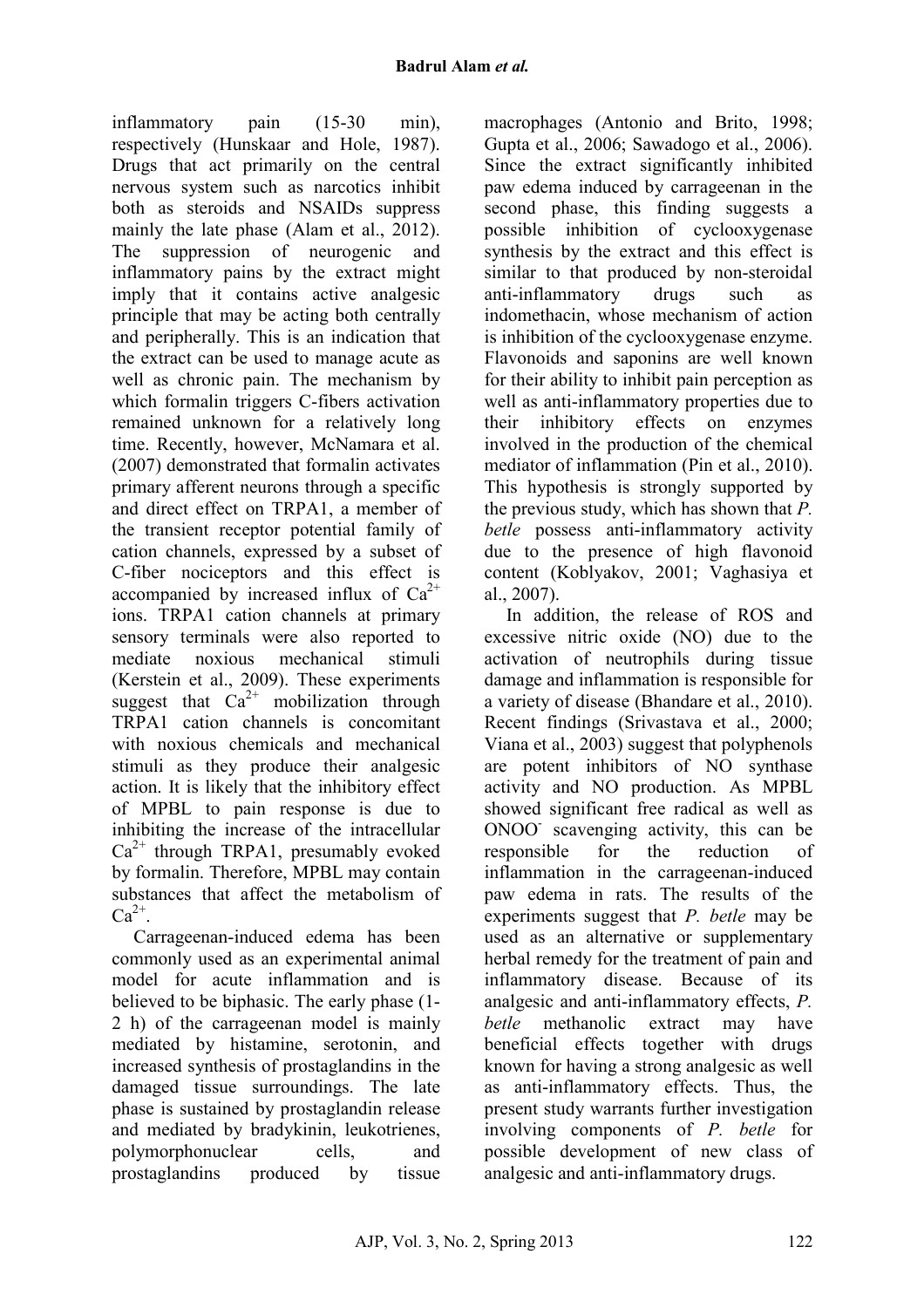### **Acknowledgement**

The authors are grateful to Md. Monirul Islam, Chairman, Department of Pharmacy for creating an enabling environment for the study.

## **Conflict of interest**

There is not conflict of interest in this study.

# **References**

- Adzu B, Amos S, Kapu SD, Gamaniel KS. 2003. Anti-inflammatory and antinociceptive effects of *Sphaeranthus senegalensis.* J Ethnopharmacol, 84: 169- 174.
- Agarwal T, Singh R, Shukla AD, Waris I, Gujrati A. 2012. Comparative analysis of antibacterial activity of four *Piper betle* varieties. Adv Appl Sc Res, 3: 698-705.
- Ahmed F, Hossain MH, Rahman AA, Shahid IZ. 2006. Antinociceptive and sedative effects of the bark of *Cerbera odollam* Gaertn. Orient Pharm Exp Med, 6: 344-348.
- Ahmed F, Selim MST, Das AK, Choudhuri MSK. 2004. Anti-inflammatory and antinociceptive activities of *Lippia nodiflora* Linn. Pharmazie, 59: 329-330.
- Alam B, Hossain S, Habib R, Ria J, Islam A. 2012. Antioxidant and analgesic activities of *Lannea coromandelica* Linn. bark extract. Int J Pharmacol, 8: 224-233.
- Ali DW, Salter MW. 2001. NMDA receptor regulation by Src kinase signalling in excitatory synaptic transmission and plasticity. Curr Opin Neurobiol, 11: 336*-* 342.
- Antonio AM, Brito ARMS. 1998. Oral antiinflammatory and anti-ulcerogenic activities of a hydroalcoholic extract and partitioned fractions of *Turnera ulmifolia* (Turneraceae). J Ethnopharmacol, 61: 215- 228.
- Arambewela LSR, Arawwawala LDAM, Ratnasooriya WD. 2005. Antidiabetic activities of aqueous and ethanolic extracts of *Piper betle* leaves in rats. J Ethnopharmacol, 102: 239-245.
- Bhandare AM, Kshirsagar AD, Vyawahare NS, Hadambar AA, Thorve VS. 2010. Potential analgesic, anti-inflammatory and antioxidant activities of hydroalcoholic extract of *Areca*

*catechu* L. nut. Food and Chem Toxicol, 48: 3412-3417.

- Bhide SV, Zariwala MBA, Amonlar AJ, Azuine MA. 1991. Chemo-preventive efficacy of betel leaf extract against  $benzo(\alpha)$ pyrene induced fore-stomach tumors in mice. J Ethnopharmacol, 34:207- 213.
- Braca A, Tommasi ND, Bari LD, Pizza C, Politi M, Morelli I. 2001. Antioxidant principles from *Bauhinia terapotensis*. J Nat Prod, 64: 892–895
- Calixto JB, Cabrini DA, Ferreira J, Campos MM. 2000. Kinins in pain and inflammation. Pain, 87: 1-5.
- Chapman CR, Casey KI, Dubner R, Foley KM, Gracely RH, Reading AE. 1985. Pain measurement: an overview. Pain, 22:1-31.
- Chang CC, Yang MH, Wen HM, Chern JC. 2002. Estimation of total flavonoid content in propolis by two complementary colorimetric methods. J Food Drug Anal, 10: 178-182.
- Choudhary D, Kale RK. 2002. Antioxidant and non toxic properties of *Piper betle* leaf extract: *in vitro* and *in vivo* studies. Phytother Res, 16: 461-466.
- Chowdhury MA, Abdellatif KRA, Dong Y, Das D, Suresh MR, Knaus EE. 2009. Synthesis of celecoxib analogues possessing a N-difluoromethyl-1,2-dihydropyrid-2-one, 5-lipoxygenase pharmacophore: biological evaluation as dual inhibitors of cyclooxygenases and 5-lipoxygenase with anti-inflammatory activity. J Med Chem, 52: 1525-1529.
- Chung JM. 2004. The role of reactive oxygen species (ROS) in persistent pain. Mol Interventions, 4: 248-250.
- Dasgupta N, De B. 2004. Antioxidant activity of *Piper betle* L. leaf extract *in vitro*. Food Chem, 88: 219-224.
- Dubuission D, Dennis SG. 1977. The formalin test: A quantitative study of the analgesia effects of morphine, meperidine and brain stem stimulation in rats and cats. Pian, 4: 167-174.
- Elisabetsky E, Amador TA, Albuquerque RR, Nunes DS, Cavalho ACT. 1995. Analgesic activity of *Psychotria colorata* (Willd. Ex R. and S.) Muell. Arg. Alkaloids. J Ethnopharmacol, 48: 77-83.
- Franzotti EM, Santos CVF, Rodrigues HMSL, Mourao RHV, Andrade MR, Antoniolli AR. 2000. Anti-inflammatory, analgesic activity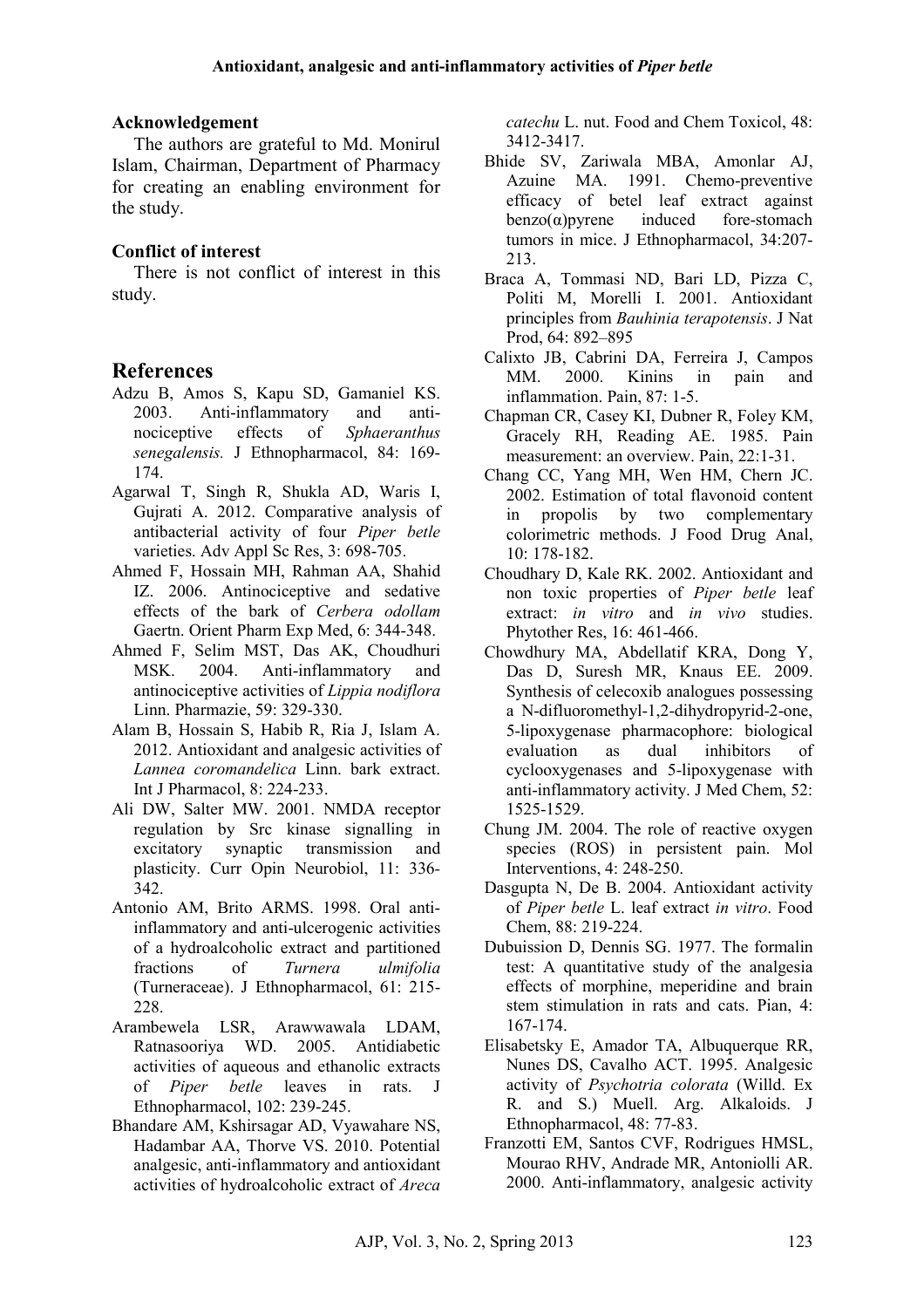and acute toxicity of *Sida cordifolia* L. (Malva-branca). J Ethnopharmacol, 72: 273- 277.

- Garg SC, Jain R. 1992. Biological activity of the essential oil of *Piper betle* L. J Essen Oil Res, 4: 601-606.
- Gupta M, Mazumder UK, Gomathi P, Selvan VT. 2006. Anti-inflammatory evaluation of leaves of Plumeria acuminate. BMC Complementary and Alternative Medicine, 6: 36-39.
- Gupta M, Mazumder UK, Kumar RS, Gomathi P, Rajeshwar Y, Kakoti BB, Selven VT. 20005. Anti-inflammatory, analgesic and antipyretic effects of methanol extract from *Bauhinia racemosa* stem bark in animal models. Journal of Ethnopharmacology, 98: 267-273.
- Hela AE, Abdullah A. 2010. Antioxidant and antimicrobial activities of methanol extracts of some Verbena species: In vitro evaluation of antioxidant and antimicrobial activity in relation to polyphenolic content. Journal of Applied Science Research, 6: 683-689.
- Hossain MS, Alam MB, Chowhdury NS, Asadujjaman M, Zahan R, Islam MM, Mazumder MEH, Haque ME, Islam A. 2011. Antioxidant, analgesic and antiinflammatory activities of the herb Eclipta prostrata. J Pharmacol Toxicol, 6: 468-480.
- Hossain MM, Ali MS, Saha A, Alimuzzaman M. 2006. Antinociceptive activity of whole plant extracts of *Paederia foetida*. Dhaka Univ J Pharm Sci, 5: 67-69.
- Hunskaar S, Hole K. 1987. The formalin test in mice: Dissociation between inflammatory and non-inflammatory pain. Pain, 30:103- 114.
- Jayprakash GK, Singh RP, Sakariah KK. 2001. Antioxidant activity of grape seed extracts on peroxidation models *in vitro*. Food Chem, 73: 285-290.
- Kahkonen MP, Hopia AI, Vuorela HJ, Rauha JP, Pihlaja K, Kulaja TS, Heinonen M. 1999. Antioxidant activity of plant extracts containing phenolic compounds. J Agric Food Chem, 47: 3954-3962.
- Kerstein PC, Camino DD, Morgan MM, Stucky CL. 2009. Pharmacological blockade of TRPA1 inhibits mechanical firing in nociceptors. Mol Pain, 5:19-25.
- Khanam S, Shivprasad HN, Kshama D. 2004. *In vitro* antioxidant screening models: a review. Indian J Pharm Edu, 38: 180.
- Kim HP, Son KH, Chang HW, Kang SS. 2004. Anti-inflammatory plant flavonoids and cellular action mechanism. J Pharmacol Sci 96: 229-245.
- Koblyakov VA. 2001. Free radicals and inflammation (progress in inflammation research series, 1999). Biochem, 66: 937- 938.
- Kooy NW, Royal JA, Ischiropoulos H, Beckman JS. 1994. Peroxynitrite-mediated oxidation of dihydrorhodamine 123. Free Radical Biology and Medicine, 16: 149-156.
- Label CP, Bondy SC. 1990. Sensitive and rapid quantization of oxygen reactive species formation in rat synaptosomes. Neurochem Int, 17: 435-441.
- Lompo M, Dubois J, Guissou IP. 2007. *In vitro* preliminary study of free radical scavenging activity of extract from *Khaya senegalensis* A. Juss. (Meliaceae). J Biol Sci, 7: 677-680.
- Majumdar B, Chaudhuri SGR, Ray A, Bandyopadhyay SK. 2003. Effect of ethanol extract of *Piper betle* Linn leaf on healing of NSAID-induced experimental ulcer a novel role of free radical scavenging action. Indian J Exp Biol, 41: 311–315.
- McNamara CR, Mandel-Brehm J, Bautista DM, Siemens J, Deranian KL, Zhao M, Hayward M, Chong JA, Julius D, Moran MM, Fanger CM. 2007. TRPA1 mediates formalininduced pain. Proc Nat Acad Sci USA, 104: 13525-13530.
- Nakayama T, Yamaden M, Osawa T, Kawakishi S. 1993. Suppression of active oxygen-induced cytotoxicity by flavonoids. Biochem Pharmacol, 45: 265-267.
- Oladosu IA, Ogundajo AL, Alyalaagbe OO, Emenyonu N. 2011. Phytochemical and antituberculosis activity of *Coffea brivipes*, hiern exracts. Res J Phytochem, 5: 130-135.
- Ouattara L, Koudou J, Zongo C, Barro N, Savadogo A, Bassole IHN, Ouattara AS,<br>Traore AS. 2011. Antioxidant and Traore AS. 2011. Antioxidant and antibacterial activities of three species of Lannea from Burkina Faso. J Appl Sci, 11: 157-162.
- Oyaizu M. 1986. Studies on product of browning reaction prepared from glucose amine. Jpn J Nut, 44: 307-315.
- Oyedapo OA, Adewunmi CO, Iwalewa EO, Makanju VO. 2008. Analgesic, antioxidant and anti-inflammatory related activities of 2'-hydroxy-2,4'-dimethoxychalcone and 4 hydroxychalcone in mice. J Biol Sci, 8: 131- 136.